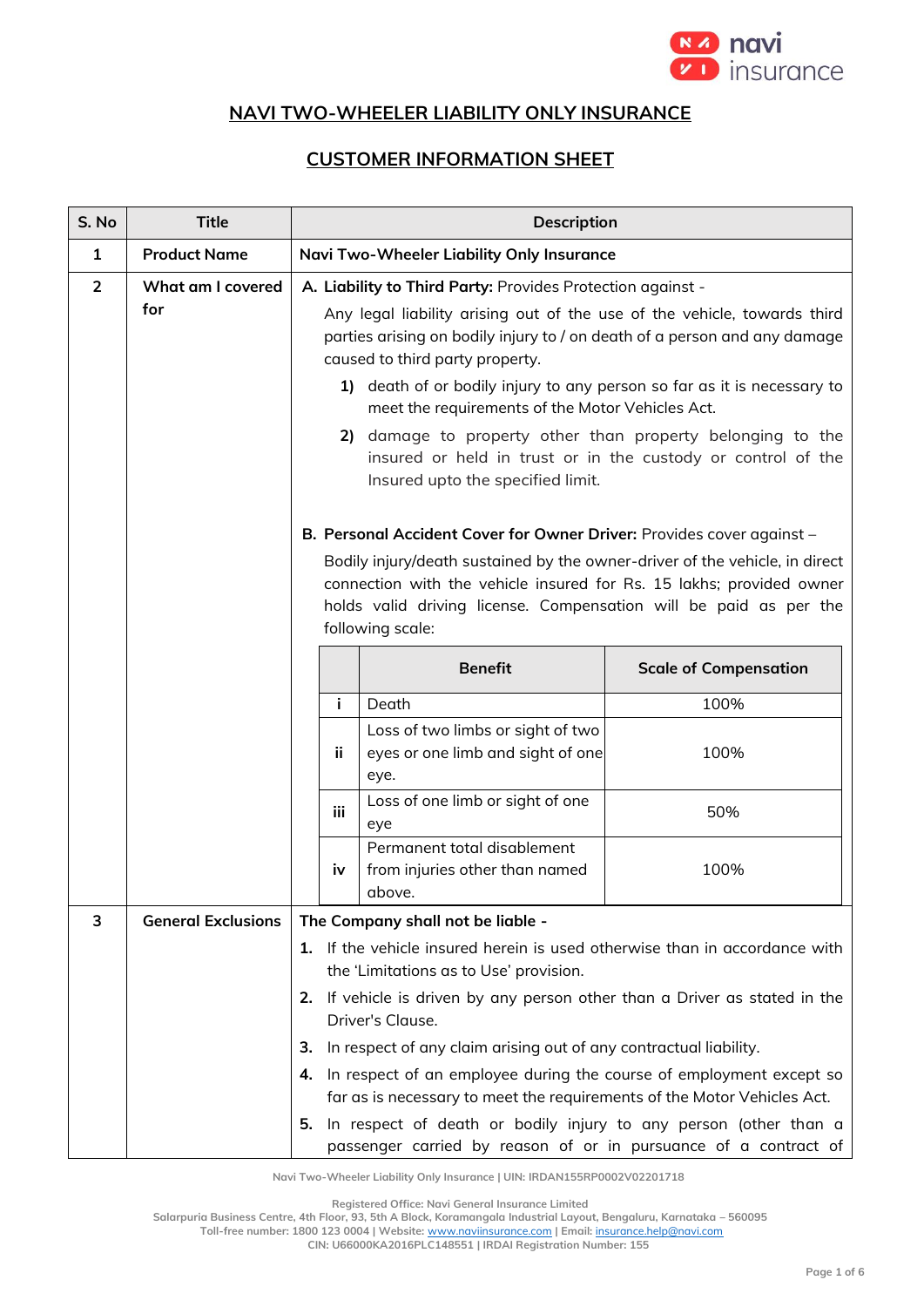

| 4 | Renewal<br><b>Conditions</b> | employment) except so far as is necessary to meet the requirements of<br>the Motor Vehicles Act.<br>War, Invasion, the Act of foreign enemies, hostilities or warlike<br>6.<br>operations (whether before or after declaration of war), Civil War,<br>Mutiny, Rebellion Military or usurped power, nuclear weapons material.<br>(Note: The above is a partial listing of the policy exclusions. Please refer<br>to the policy document for the full listing)<br>The Policy can be renewed on or before the end of the Policy Period subject to<br>realization of renewal premium. However, we shall not be bound to give notice<br>that such renewal is due. Also, we may exercise option of not renewing the<br>policy on grounds of fraud, misrepresentation, non-cooperation, moral hazard<br>or suppression of any material fact either at the time of taking the Policy or<br>any time during the currency of the policy. Policy coverage, premium, and<br>terms and conditions of the policy may change on renewal.                                                                                                                                                                                                                                                                                                                                                                                                                                                                                                                                                                                                                                                                                                                           |
|---|------------------------------|-----------------------------------------------------------------------------------------------------------------------------------------------------------------------------------------------------------------------------------------------------------------------------------------------------------------------------------------------------------------------------------------------------------------------------------------------------------------------------------------------------------------------------------------------------------------------------------------------------------------------------------------------------------------------------------------------------------------------------------------------------------------------------------------------------------------------------------------------------------------------------------------------------------------------------------------------------------------------------------------------------------------------------------------------------------------------------------------------------------------------------------------------------------------------------------------------------------------------------------------------------------------------------------------------------------------------------------------------------------------------------------------------------------------------------------------------------------------------------------------------------------------------------------------------------------------------------------------------------------------------------------------------------------------------------------------------------------------------------------------------------|
| 5 | <b>Cancellation</b>          | Cancellation by Insured - Policy/certificate can be cancelled at any time by<br>giving 15 days' prior written notice to Insurer. Refund of premium shall be<br>computed in accordance with company's short period rate for the period<br>the Policy has been in force provided no claim has occurred up to the date<br>of cancellation. Proof of insurance of vehicle elsewhere must be provided to<br>us.<br>Cancellation by Insurer - The Company may cancel the policy by sending<br>fifteen days' notice by recorded delivery to the insured at insured's last<br>known address on the grounds of misrepresentation, fraud, non-disclosure<br>of material facts or non-cooperation. In the event of cancellation of this<br>Policy on grounds of misrepresentation, fraud, non-disclosure of material<br>facts, the policy shall stand cancelled ab-initio and there will be no refund<br>of premium. In the event the policy is cancelled on the grounds of non-<br>cooperation of the insured then the premium shall be computed in<br>accordance with company's short period rate for the period the Policy has<br>been in force provided no claim has occurred up to the date of cancellation.<br>Under any of the above cancellations, in the event a claim has occurred in<br>which case there shall be no refund of premium.<br>Return of the premium by the Company will be subject to retention of the<br>minimum premium of Rs. 100/- (or Rs. 25/- in respect of vehicles specifically<br>designed/modified for use by blind/handicapped/ mentally challenged<br>persons). Where the ownership of the vehicle is transferred, the Policy<br>cannot be cancelled unless evidence that the vehicle is insured elsewhere is<br>produced. |

**Registered Office: Navi General Insurance Limited**

**Salarpuria Business Centre, 4th Floor, 93, 5th A Block, Koramangala Industrial Layout, Bengaluru, Karnataka – 560095**

**Toll-free number: 1800 123 0004 | Website:** [www.naviinsurance.com](http://www.naviinsurance.com/) **| Email:** [insurance.help@navi.com](mailto:insurance.help@navi.com)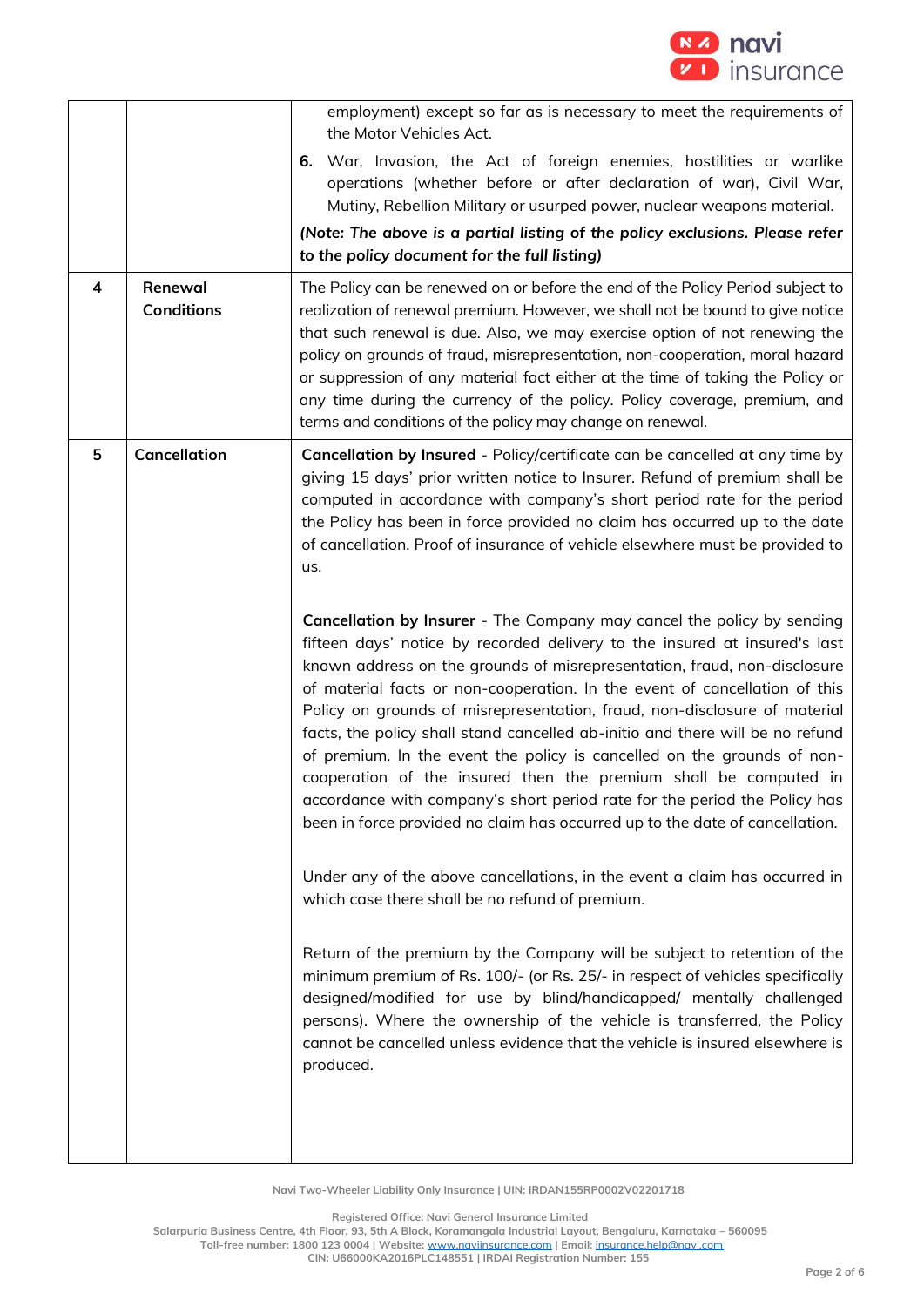

| <b>PERIOD</b>                                                                                                                                                                                                                                                                                                                                                                                                                                                                                                                                                                                                                                                                                                                                                                                                                                                               | % of Annual<br><b>Premium Rate</b> |
|-----------------------------------------------------------------------------------------------------------------------------------------------------------------------------------------------------------------------------------------------------------------------------------------------------------------------------------------------------------------------------------------------------------------------------------------------------------------------------------------------------------------------------------------------------------------------------------------------------------------------------------------------------------------------------------------------------------------------------------------------------------------------------------------------------------------------------------------------------------------------------|------------------------------------|
| Not exceeding 1 month                                                                                                                                                                                                                                                                                                                                                                                                                                                                                                                                                                                                                                                                                                                                                                                                                                                       | 20%                                |
| Exceeding 1 month but not exceeding 2 months                                                                                                                                                                                                                                                                                                                                                                                                                                                                                                                                                                                                                                                                                                                                                                                                                                | 30%                                |
| Exceeding 2 months but not exceeding 3 months                                                                                                                                                                                                                                                                                                                                                                                                                                                                                                                                                                                                                                                                                                                                                                                                                               | 40%                                |
| Exceeding 3 months but not exceeding 4 months                                                                                                                                                                                                                                                                                                                                                                                                                                                                                                                                                                                                                                                                                                                                                                                                                               | 50%                                |
| Exceeding 4 months but not exceeding 5 months                                                                                                                                                                                                                                                                                                                                                                                                                                                                                                                                                                                                                                                                                                                                                                                                                               | 60%                                |
| Exceeding 5 months but not exceeding 6 months                                                                                                                                                                                                                                                                                                                                                                                                                                                                                                                                                                                                                                                                                                                                                                                                                               | 70%                                |
| Exceeding 6 months but not exceeding 7 months                                                                                                                                                                                                                                                                                                                                                                                                                                                                                                                                                                                                                                                                                                                                                                                                                               | 80%                                |
| Exceeding 7 months but not exceeding 8 months                                                                                                                                                                                                                                                                                                                                                                                                                                                                                                                                                                                                                                                                                                                                                                                                                               | 90%                                |
| Exceeding 8 months                                                                                                                                                                                                                                                                                                                                                                                                                                                                                                                                                                                                                                                                                                                                                                                                                                                          | <b>Full annual</b><br>premium/rate |
| By calling Toll Free 18001230004 OR<br>By sending an E Mail to insurance.help@navi.com OR<br>$\bullet$<br>For Senior Citizens, we have a special cell and Our Senior Citizen<br>$\bullet$<br>customers can email us at seniorcare@navi.com for priority resolution<br>Through Customer Portal on website www.naviinsurance.com OR<br>$\bullet$<br>Using Mobile App OR<br>$\bullet$<br>Directly walk into branch<br>For Liability cases: Claim payment will be settled as awarded by court or as<br>agreed between the Company and Third Party.<br>Personal Accident: Claims will be settled post receipt of necessary<br>documents as per table of benefits.<br>We will require following documents to process your claim. You may<br>provide the same to enable us to promptly settle your claim.<br><b>Documentation for Liability claims</b><br>Policy Copy<br>$\bullet$ |                                    |

**Registered Office: Navi General Insurance Limited**

**Salarpuria Business Centre, 4th Floor, 93, 5th A Block, Koramangala Industrial Layout, Bengaluru, Karnataka – 560095**

**Toll-free number: 1800 123 0004 | Website:** [www.naviinsurance.com](http://www.naviinsurance.com/) **| Email:** [insurance.help@navi.com](mailto:insurance.help@navi.com)

**CIN: U66000KA2016PLC148551 | IRDAI Registration Number: 155**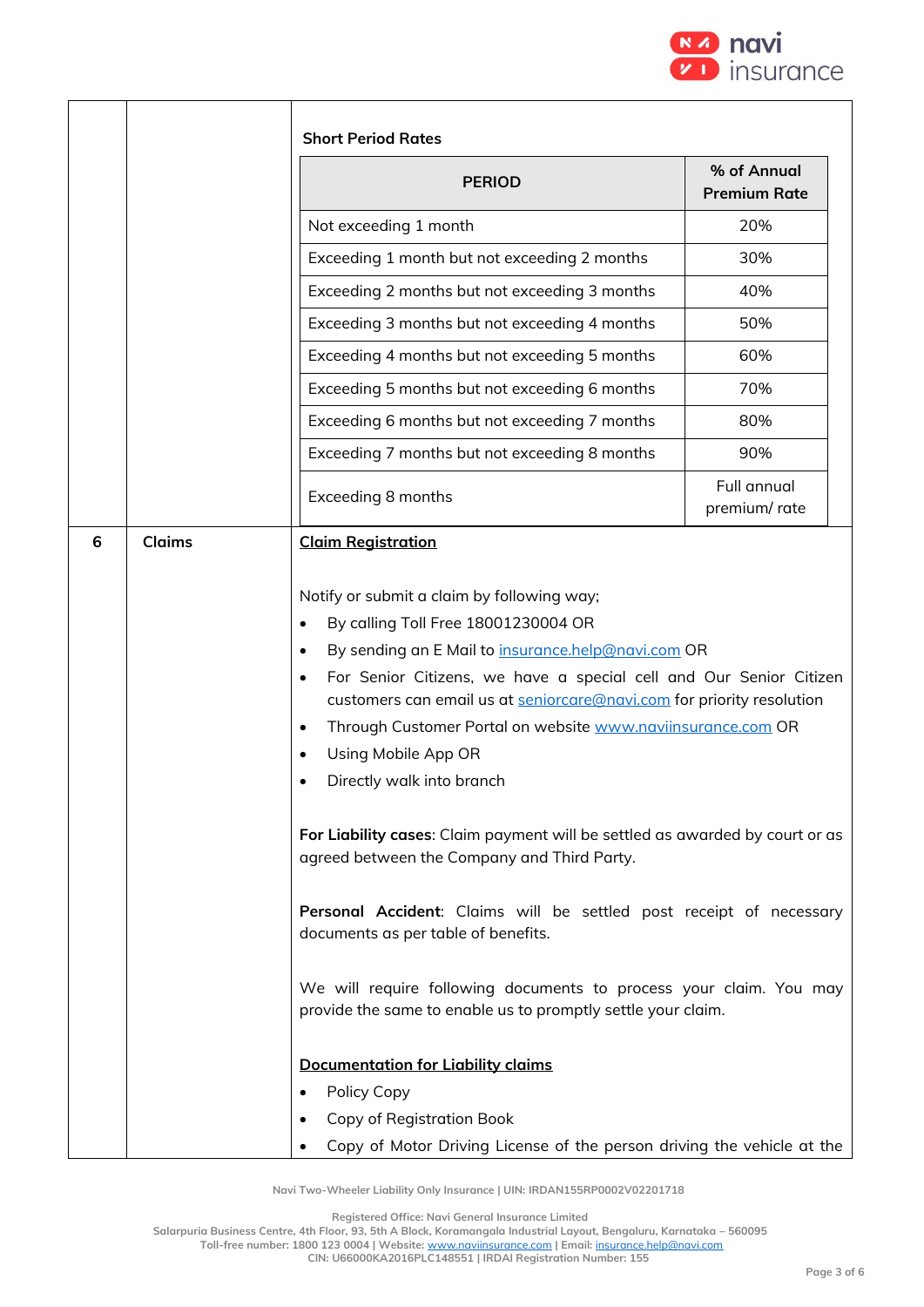

|                |                         | time of accident                                                                                              |  |  |  |
|----------------|-------------------------|---------------------------------------------------------------------------------------------------------------|--|--|--|
|                |                         | Police Panchanama /FIR<br>$\bullet$                                                                           |  |  |  |
|                |                         |                                                                                                               |  |  |  |
|                |                         | <b>Documents for Personal Accident Claims</b>                                                                 |  |  |  |
|                |                         | Policy copy<br>$\bullet$                                                                                      |  |  |  |
|                |                         | Certificate of from government hospital doctor confirming the nature<br>$\bullet$<br>and degree of disability |  |  |  |
|                |                         | Discharge summary of the treating hospital clearly indicating the<br>$\bullet$<br>Hospital Registration No.   |  |  |  |
|                |                         | Diagnostic reports<br>$\bullet$                                                                               |  |  |  |
|                |                         | FIR / Panchanama- (if Notified to Police) Attested or Original<br>$\bullet$                                   |  |  |  |
|                |                         | Final Police Report- (if applicable)<br>$\bullet$                                                             |  |  |  |
|                |                         | Death Certificate*<br>$\bullet$                                                                               |  |  |  |
|                |                         | Post Mortem report*<br>$\bullet$                                                                              |  |  |  |
|                |                         | Legal Heir certificate /nominee certificate*                                                                  |  |  |  |
|                |                         |                                                                                                               |  |  |  |
|                |                         | (Marked with * are required only in death claims)                                                             |  |  |  |
|                |                         |                                                                                                               |  |  |  |
|                |                         | The list of documents furnished herein below is illustrative but not                                          |  |  |  |
|                |                         | exhaustive. We may request you to provide more documents depending                                            |  |  |  |
|                |                         |                                                                                                               |  |  |  |
|                |                         | upon the nature of loss and circumstances.                                                                    |  |  |  |
| $\overline{7}$ | <b>Policy Servicing</b> | a. Call Us: Toll Free 1800 123 0004                                                                           |  |  |  |
|                |                         | b. Email: insurance.help@navi.com                                                                             |  |  |  |
|                |                         | Email for Senior Citizens- seniorcare@navi.com                                                                |  |  |  |
|                |                         | c. Visit our website: https://www.naviinsurance.com/service/                                                  |  |  |  |
|                |                         | d. Walk in for assistance                                                                                     |  |  |  |
|                |                         | e. Dispatch your letters to us at -                                                                           |  |  |  |
|                |                         | Corporate Office: Navi General Insurance Limited                                                              |  |  |  |
|                |                         | Salarpuria Business Centre, 4th B Cross Road, 5th Block, Koramangala                                          |  |  |  |
|                |                         |                                                                                                               |  |  |  |
|                |                         | Industrial Layout, Bengaluru, Karnataka - 560095                                                              |  |  |  |
|                |                         | f. Escalation -                                                                                               |  |  |  |
|                |                         | First Escalation - Contact Customer Experience Team at -                                                      |  |  |  |
|                |                         | Manager.CustomerExperience@navi.com                                                                           |  |  |  |
|                |                         |                                                                                                               |  |  |  |
|                |                         | Second Escalation - Email to Head Customer Experience and<br>Grievance Redressal Officer at -                 |  |  |  |

**Registered Office: Navi General Insurance Limited**

**Salarpuria Business Centre, 4th Floor, 93, 5th A Block, Koramangala Industrial Layout, Bengaluru, Karnataka – 560095 Toll-free number: 1800 123 0004 | Website:** [www.naviinsurance.com](http://www.naviinsurance.com/) **| Email:** [insurance.help@navi.com](mailto:insurance.help@navi.com) **CIN: U66000KA2016PLC148551 | IRDAI Registration Number: 155**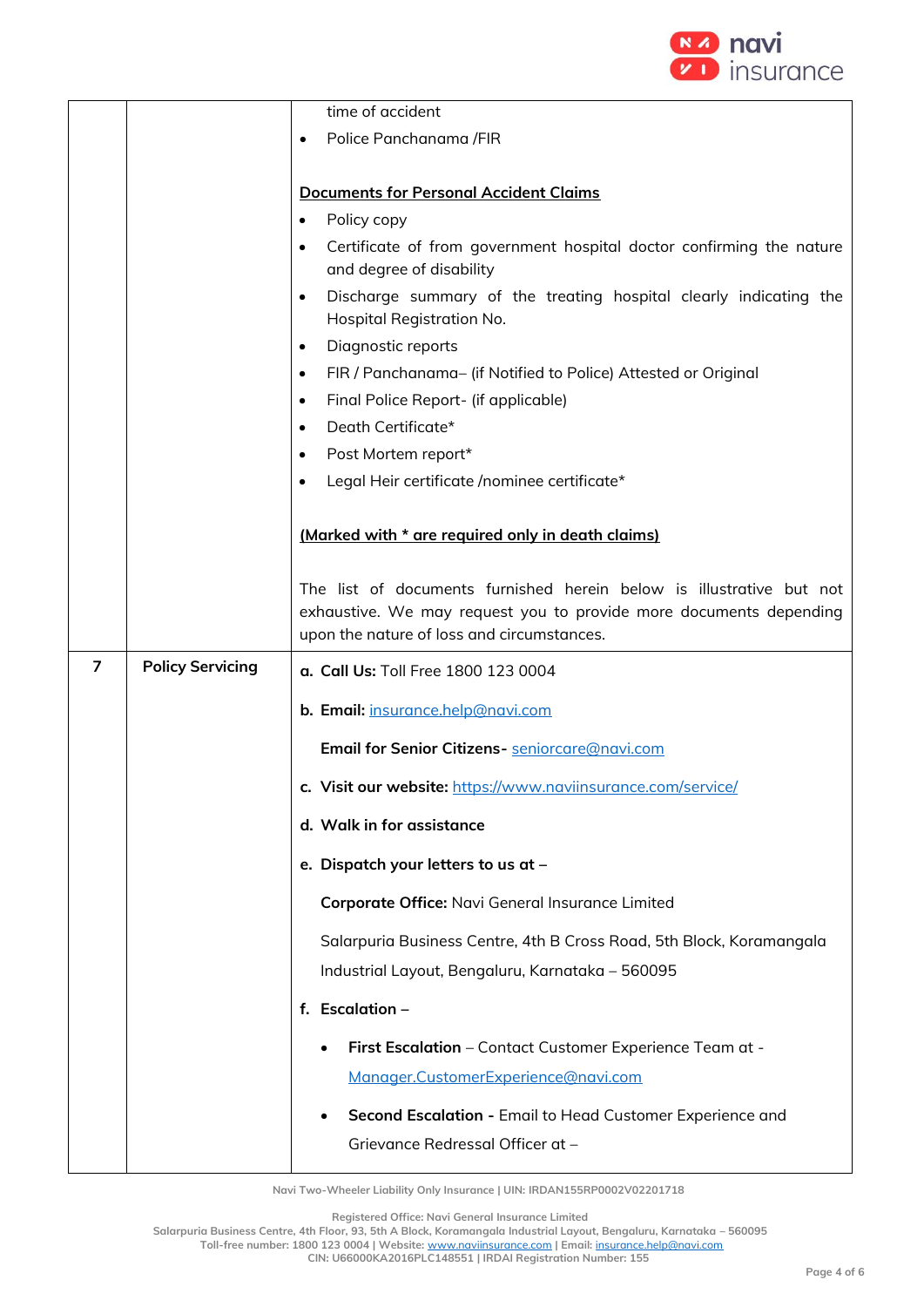

|                                   | Head.CustomerExperience@navi.com                                                                                                                                                                                                                                                                                                                                                                                                                               |  |  |
|-----------------------------------|----------------------------------------------------------------------------------------------------------------------------------------------------------------------------------------------------------------------------------------------------------------------------------------------------------------------------------------------------------------------------------------------------------------------------------------------------------------|--|--|
| Grievances /<br><b>Complaints</b> | If You have a grievance about any matter relating to the Policy, or Our<br>decision on any matter, or the claim, You can address Your grievance as<br>follows:                                                                                                                                                                                                                                                                                                 |  |  |
|                                   | 1. Our Grievance Redressal Officer                                                                                                                                                                                                                                                                                                                                                                                                                             |  |  |
|                                   | You can send Your grievance in writing by post or email to Our<br>Grievance Redressal Officer at the following address:                                                                                                                                                                                                                                                                                                                                        |  |  |
|                                   | Navi General Insurance Limited                                                                                                                                                                                                                                                                                                                                                                                                                                 |  |  |
|                                   | (formerly known as DHFL General Insurance Limited)                                                                                                                                                                                                                                                                                                                                                                                                             |  |  |
|                                   | Corporate Office: Salarpuria Business Centre, 4th B Cross Road,<br>5th Block, Koramangala Industrial Layout, Bengaluru, Karnataka -<br>560095                                                                                                                                                                                                                                                                                                                  |  |  |
|                                   | E-mail: gro@navi.com                                                                                                                                                                                                                                                                                                                                                                                                                                           |  |  |
|                                   | Toll free: 1800 123 0004                                                                                                                                                                                                                                                                                                                                                                                                                                       |  |  |
|                                   | 2. Consumer Affairs Department of IRDAI                                                                                                                                                                                                                                                                                                                                                                                                                        |  |  |
|                                   | In case it is not resolved within 15 days or if You are unhappy with<br>α.<br>the resolution You can approach the Grievance Redressal Cell of<br>the Consumer Affairs Department of IRDAI by calling Toll Free<br>Number 155255 (or) 1800 4254 732 or sending an e-mail to<br>complaints@irdai.gov.in. You can also make use of IRDAI's online<br>portal - Integrated Grievance Management System (IGMS) by<br>registering Your complaint at igms.irda.gov.in. |  |  |
|                                   | b. You can send a letter to IRDAI with Your complaint on a Complaint<br>Registration Form available by clicking here. You must fill and<br>send the Complaint Registration Form along with any documents<br>by post or courier to General Manager, Insurance Regulatory and<br>Development Authority of India                                                                                                                                                  |  |  |
|                                   | (IRDAI), Consumer Affairs Department - Grievance Redressal Cell,<br>Sy.No.115/1, Financial District, Nanakramguda, Gachibowli,<br>Hyderabad - 500032.                                                                                                                                                                                                                                                                                                          |  |  |
|                                   | c. You can visit the portal http://www.policyholder.gov.in for more<br>details.                                                                                                                                                                                                                                                                                                                                                                                |  |  |
|                                   | 3. Insurance Ombudsman                                                                                                                                                                                                                                                                                                                                                                                                                                         |  |  |
|                                   | You can approach the Insurance Ombudsman depending on the<br>nature of grievance and financial implication, if any. Information<br>about Insurance Ombudsmen, their jurisdiction and powers is<br>available on the website of the Insurance Regulatory and<br>Development Authority of India (IRDAI) at www.irdai.gov.in, or of                                                                                                                                |  |  |

**Registered Office: Navi General Insurance Limited**

**Salarpuria Business Centre, 4th Floor, 93, 5th A Block, Koramangala Industrial Layout, Bengaluru, Karnataka – 560095**

**Toll-free number: 1800 123 0004 | Website:** [www.naviinsurance.com](http://www.naviinsurance.com/) **| Email:** [insurance.help@navi.com](mailto:insurance.help@navi.com)